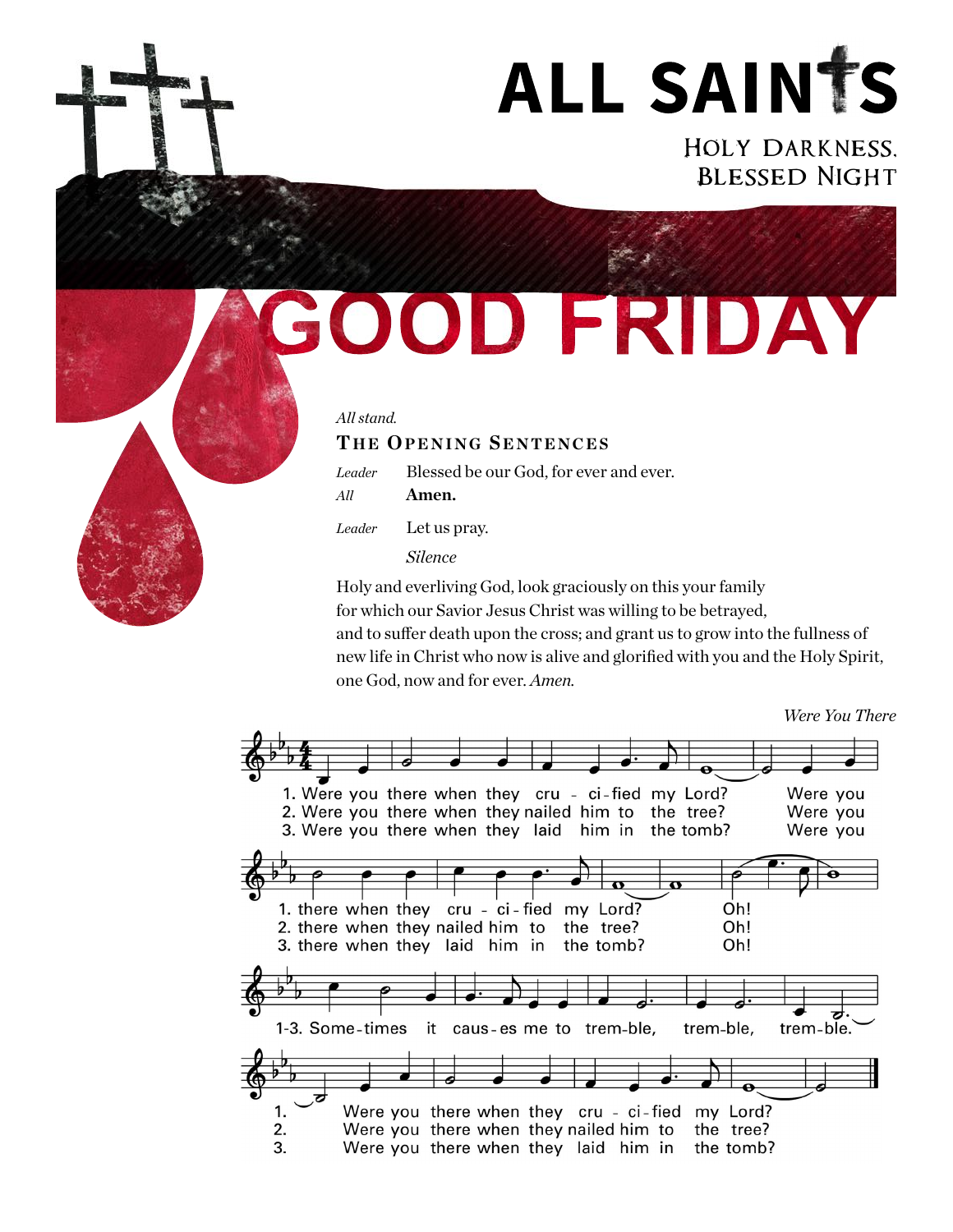### **FATHER, FORGIVE THEM; FOR THEY KNOW NOT WHAT THEY D O**

*John 19:1-16a*

### ASSUREDLY, I SAY TO YOU, TODAY YOU WILL BE WITH ME IN PARADISE

*The Peace of Wild Things*  Wendell Berry

When despair grows in me and I wake in the night at the least sound in fear of what my life and my children's lives may be, I go and lie down where the wood drake rests in his beauty on the water, and the great heron feeds. I come into the peace of wild things who do not tax their lives with forethought of grief. I come into the presence of still water. And I feel above me the day-blind stars waiting for their light. For a time I rest in the grace of the world, and am free.

### **WOMAN, BEHOLD THY SON**

A mother should not have to bury their child. My daughter could be your daughter, your niece, your granddaughter, your cousin. I don't need your sympathy. I don't need you to feel sorry for me. I just need you to have empathy. Put yourself in my shoes. What would you do? What would you want done?

> *-Nyisha Beemon, whose 18-year-old daughter, Jaya Beemon, was shot and killed in a shooting at a convenience store in February 2020*

If the grieving mothers, who know each other's pain can come together and cry with each other, while crying out please don't make someone else feel like us. Please stop the crime, I don't want revenge for my child's death, I want peace so that I can live in peace and maybe we can make *some* difference if not *all*."

-*Octavia Miller in a letter to the Chicago Tribune* 

#### **MY GO D, M Y GO D, WHY HAST THOU FORSAKEN M E?**

*Psalm 22*

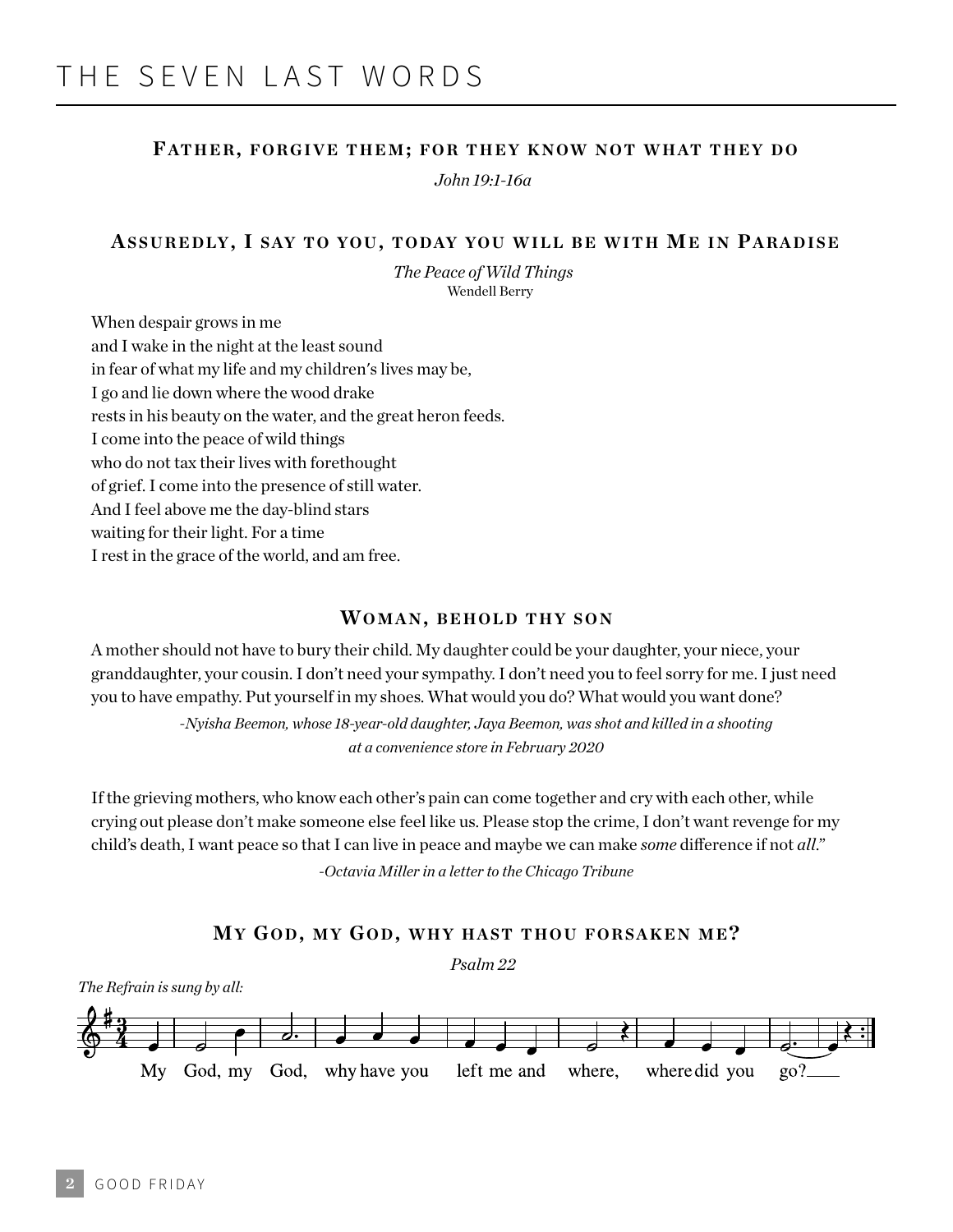# **I THIRST**

It sounds so vulnerable to me, so human, something a child would ask of a parent "may I have some water, please – I'm thirsty and I trust you to take care of me." Something so fundamental and basic to any living creature. Something so life-giving, life-saving.

It feels like his last cry of being human, his last attempt to be seen as simply a person in pain. It reminds me that he walked among us, shared joy and felt love, felt pain like we do, experienced moments of comfort. It's feels like his last cry of connection to the known world, even a world that has just treated him so cruelly.

At the same time, he uplifts us with this very human request. Jon Meacham links it to the Holy Eucharist, "do this in remembrance of me":

*When the people of God thirst, we turn to the altar and to the words of institution that Jesus used at the Last Supper, creating an act of remembrance…Jesus thirsted and was given a bit of vinegary wine. We thirst and we are given everything. He suffered that we might be saved. He died that we might live. - from "The Hope of Glory"*

### **IT IS FINISHED**

*John 19:16b-34*

## **FATHER, INTO THY HANDS I COMMEND MY SPIRIT**

*Adoramus Te Christe*

## **TH E SOLEMN COLLECTS**

*The solemn collects may be prayed kneeling, standing, or seated as any are able.* 

- *Leader* Dear People of God: Our loving God sent Jesus into the world, not to condemn the world, but that the world through him might be saved; that all who believe in him might be delivered from the power of sin and death, and become heirs with him of everlasting life. We pray, therefore, for people everywhere according to their needs.
- *All* **Let us pray for the holy catholic Church of Christ throughout the world; for all those who meet in homes on these holy days, for those isolated due to illness or age, that all your people might be one.**

*Silence*

- *Leader* Almighty and everlasting God, by whose Spirit the whole body of your faithful people is governed and sanctified: Receive our supplications and prayers which we offer before you for all members of your holy Church, that in their vocation and ministry they may truly and devoutly serve you; through our Lord and Savior Jesus Christ. Amen.
- *All* **Let us pray for all nations and peoples of the earth, for all nations at war, especially Ukraine and Russia, and for those to whom their care is entrusted. That by God's help they may seek justice and truth, and live in peace and concord.**

*Silence*

*Leader* Gracious God, kindle, we pray, in every heart the true love of peace, and guide with your wisdom those who take counsel for the nations of the earth; that in tranquility your dominion may increase, until the earth is filled with the knowledge of your love; through Jesus Christ our Lord. Amen.